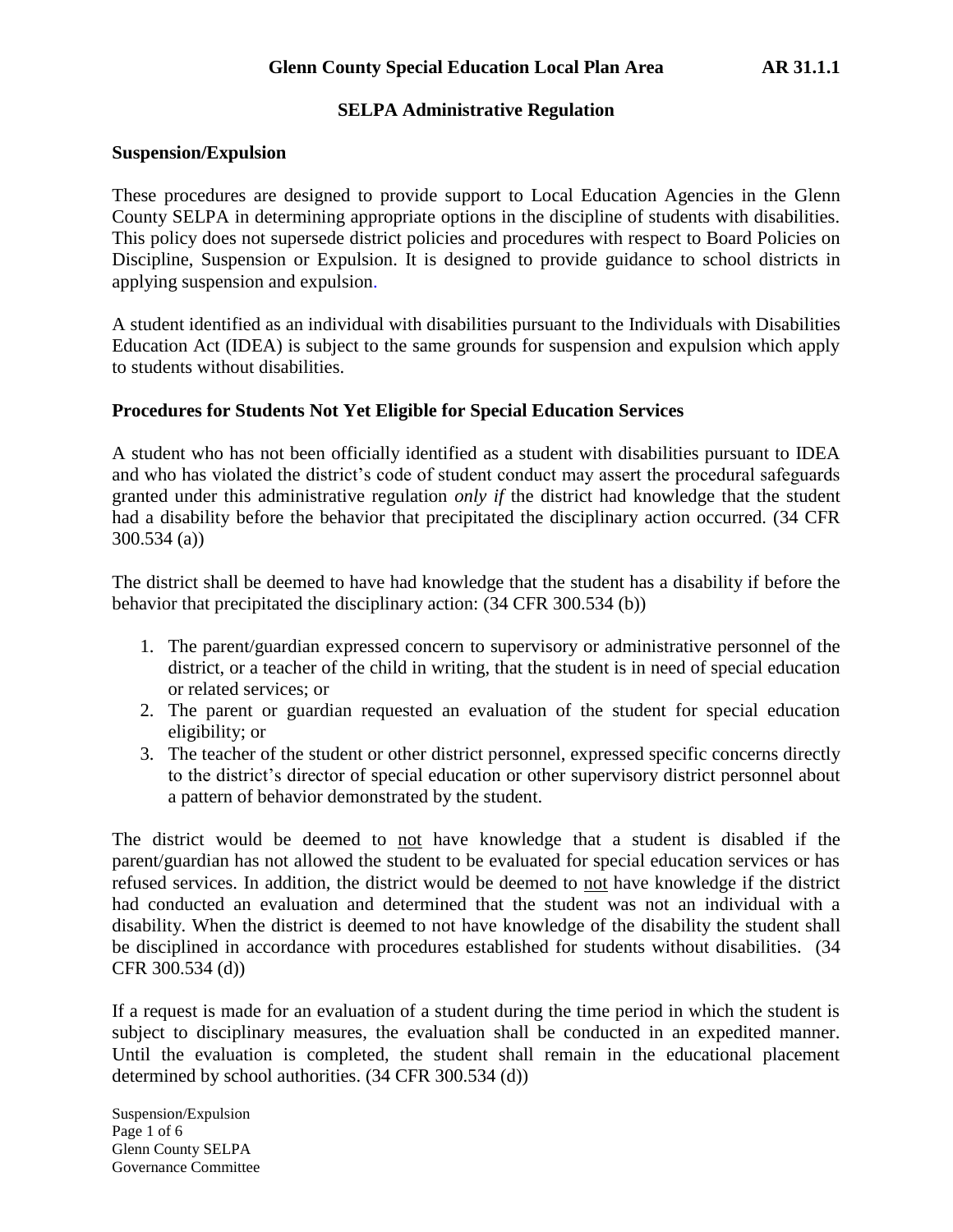# **Procedures for Identified Special Education Students**

## **Suspension**

The Superintendent or designee may suspend a student with a disability for up to 5 consecutive school days for a single incident of misconduct, and for up to 20 school days in a school year, as long as the suspension(s) does not constitute a change in placement pursuant to federal regulations. If, for the purpose of adjustment, a pupil enrolls in or is transferred to another regular school, an opportunity school or class, or a continuation school or class, the total number of days of suspension shall not exceed 30 days. (EC 48903; EC 48911(a))

Removal of a student **for disciplinary purposes** is considered a change of placement if the removal is for more than 10 consecutive school days or the student has been subjected to a series of removals that constitute a pattern:

- 1. Because the series of removals total more than 10 school days in a school year;
- 2. Because the child's behavior is substantially similar to the child's behavior in previous incidents that resulted in the series of removals; AND
- 3. Because of factors such as the length of each removal, the total amount of time removed and the proximity of the removals to one another.

The principal or designee shall monitor the number of days, including portions of days**,** which students with valid individualized education programs (IEP) have been suspended during the school year. The principal or designee will determine on a case by case basis whether a suspension beyond 10 cumulative days constitutes a change of placement. (34 CFR 300.536)

**Changing the placement of a special education student from a comprehensive school site to a community day school requires an IEP team meeting and parental consent unless it is done as a result of placement post-expulsion or an interim alternative educational setting.** 

# **Services During Suspension**

The district will treat special education students in the same manner as general education students during the first 10 cumulative school days of suspension in a school year. Any student suspended for more than 10 school days in a school year shall continue to receive services during the term of the suspension. The extent and location of services provided will be dependent on whether the removal constitutes a change of placement as defined above. (34 CFR 300.530(d))

If a student with disabilities is excluded from school bus transportation, the student shall be provided with an alternative form of transportation at no cost to the student/parent/guardian, provided that transportation is specified in the student's IEP. (EC 48915.5)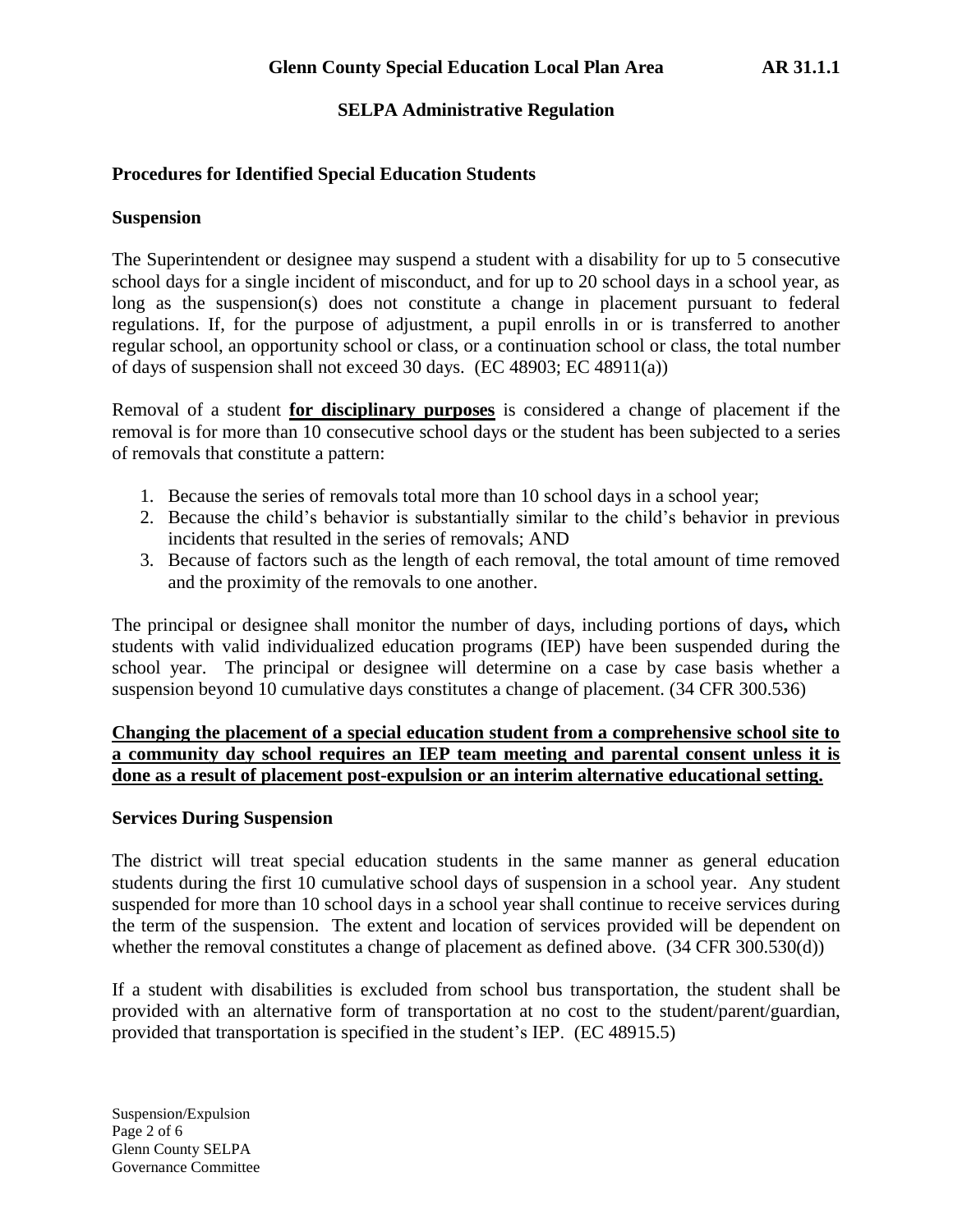# **Requirements When Removals for More than 10 School Days DO NOT Constitute a Change of Placement**

For days of suspension in excess of 10 school days in a school year, the principal or designee, in consultation with at least one of the child's teachers, will determine the extent to which services are needed during days of suspension so as to enable the child to continue to participate in the general education curriculum, although in another setting, and to progress toward meeting the goals in the child's IEP. The principal or designee, child's teacher and relevant members of the IEP team, will consider the need to develop or review the child's behavior plan and, if necessary, schedule an IEP meeting for this purpose. (34 CFR 300.530(d))

## **Requirements When Removals DO Constitute a Change of Placement**

## **Manifestation Determination**

On the date on which the decision is made to make a removal for disciplinary reasons which constitutes a change in placement, the district must notify the parents of that decision and provide the parents with a notice of procedural safeguards. Within 10 school days of the decision to make the change in placement, the district, parent and relevant members of the IEP Team (as determined by the district *and* the parent) shall meet and review all relevant information in the student's file, including the child's IEP, any teacher observations, and any relevant information provided by the parent to determine:

- 1. If the conduct in question was caused by, or had a direct and substantial relationship to the child's disability; OR
- 2. If the conduct in question was the direct result of the district's failure to implement the IEP.

If either of the previous conditions is found to be true, the behavior shall be determined to be a manifestation of the student's disability. If neither condition is met, the behavior is not a manifestation of the student's disability.

# **Procedures if the Behavior IS NOT a Manifestation of the Student's Disability**

If the manifestation determination review team determines that the student's behavior was not a manifestation of his/her disability, the student may be disciplined in accordance with the procedures for students without disabilities. The student shall continue to receive services to the extent necessary to participate in the general education curriculum, although in another setting, and to progress toward meeting the goals set out in the student's IEP. The decision regarding the extent and location of services during the removal will be determined by the IEP Team. The IEP team will also review the child's behavior plan and in the case where there is no behavior plan consider the need for developing one. If the parents disagree with the findings of the IEP Team, they may file for a due process hearing as described in the Due Process Appeals section of this policy.

Suspension/Expulsion Page 3 of 6 Glenn County SELPA Governance Committee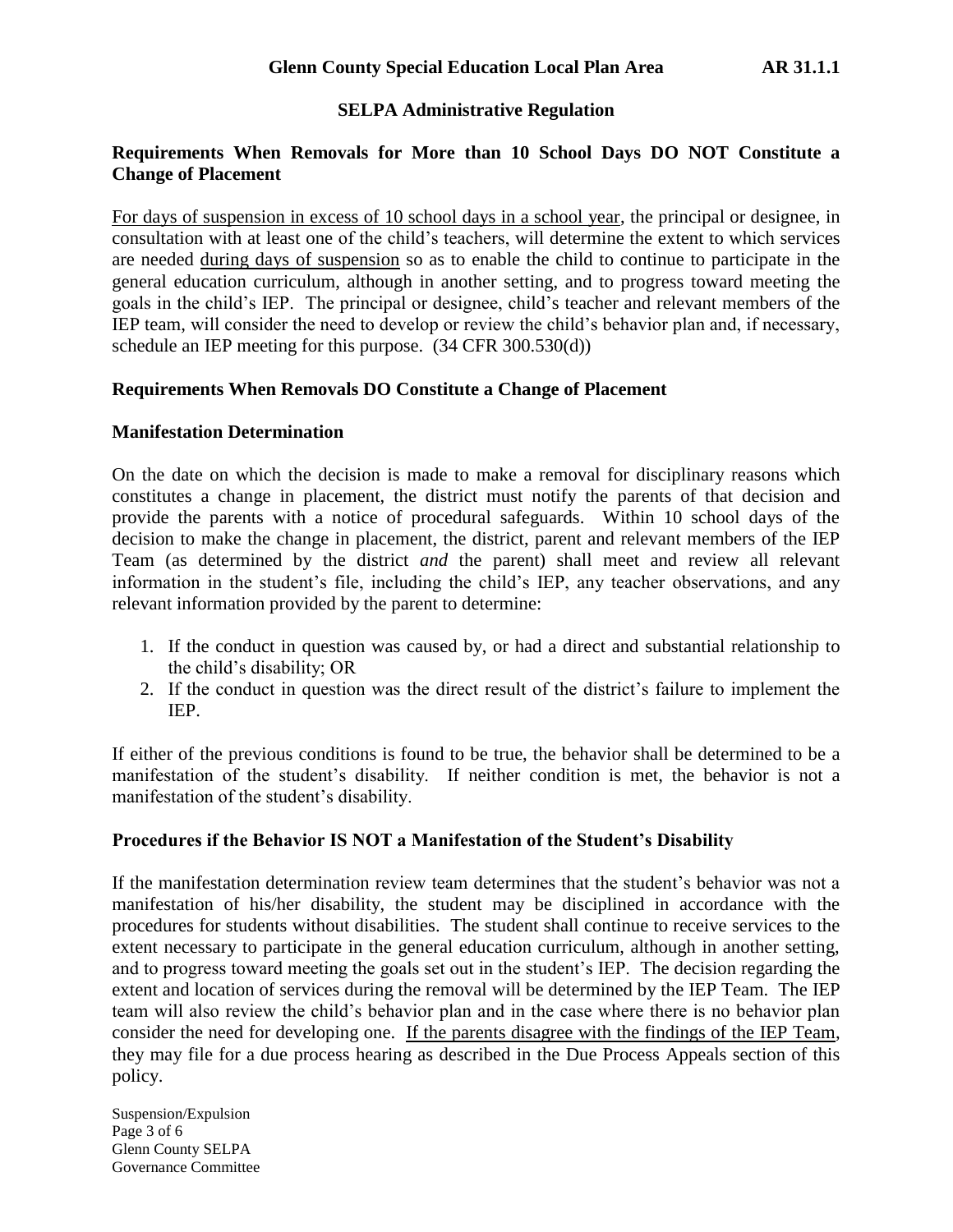## **Procedures if the Behavior IS a Manifestation of the Student's Disability**

When the behavior is found to be a manifestation of the student's disability, the IEP Team must:

- 1. Either conduct a functional behavior assessment and develop a behavior plan OR, when a behavior plan has already been developed, review the current behavior plan and modify it as necessary; AND
- 2. Return the student to the placement from which the child was removed, *unless the parent and district agree to a change of placement.*

**Placements in an Interim Alternative Educational Setting** (Exceptions to the Manifestation Determination Requirement)

School staff may remove a student to an interim alternative educational setting for not more than *45 school days* without regard to whether the behavior is determined to be a manifestation of the child's disability, when the student commits one of the following acts:

- 1. Carries or possesses a weapon, as defined in  $18 \text{ USC } 930 \text{ (g)}(2)$ , to or at school, on school premises, or to or at a school function under the jurisdiction of the district.
- 2. Knowingly possesses or uses illegal drugs**,** as defined in 34 CFR 300.530(i)(2), while at school, on school premises, or at a school function under the jurisdiction of the district.
- 3. Sells or solicits the sale of a controlled substance a**s** defined in 21 USC 812(c**),** while at school, on school premises, or at a school function under the jurisdiction of the district.
- 4. Has inflicted serious bodily injury upon another person as defined in 18 USC 1365 (h)(3)**,**  while at school, on school premises, or at a school function under the jurisdiction of the district. Serious bodily injury means:
	- a. Substantial risk of death
	- b. Extreme physical pain
	- c. Protracted/obvious disfigurement
	- d. Protracted loss/impairment of function of a bodily member, organ or mental faculty

The interim alternative educational setting shall be determined by the IEP Team. (34 CFR 300.530 (d)(5)). If the parent does not agree with the decision of the IEP Team, the parent may file for a due process hearing as described in the Due Process Appeals section of this policy.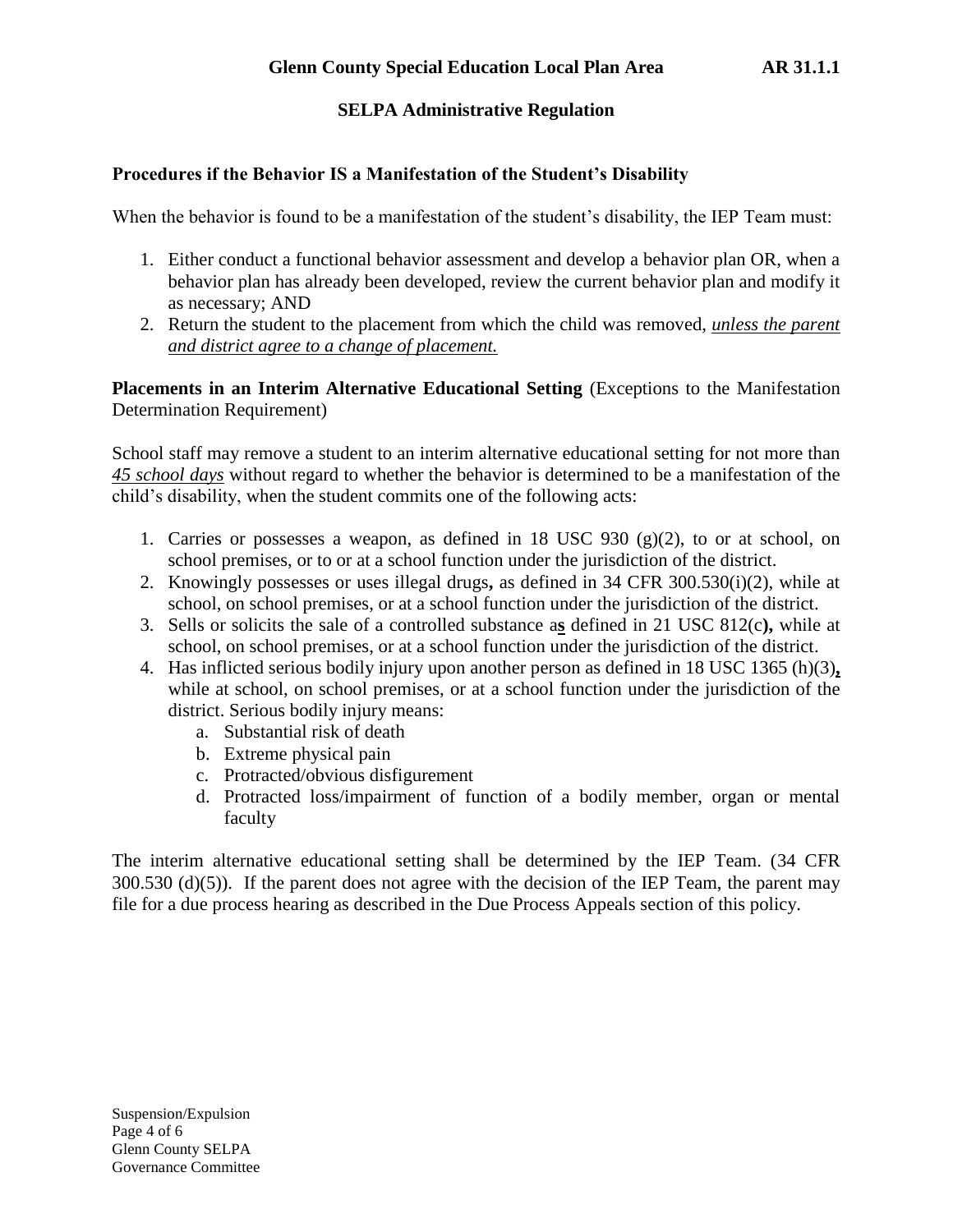## **Expulsion**

Expulsion is a change in placement. Prior to expelling a student with disabilities, the district must conduct a manifestation determination. If the IEP Team determines that the behavior *is* a manifestation of the students disability, the district must terminate expulsion proceeding and implement the procedures outlined above under suspension. If the IEP Team determines that the behavior in question is not a manifestation of the student's disability, the district governing board may continue with expulsion proceedings. In the event of an expulsion, the governing board will determine the placement and all other aspects of the expulsion for a special education student in the same manner that it does for students who are not disabled. Whenever a special education student is expelled, the IEP Team will meet to determine the extent of services necessary to

enable the student to appropriately progress in the general curriculum, although in another setting, and appropriately advance toward achieving the goals set out in the student's IEP. If the parent does not agree with the decision of the IEP Team, the parent may file for a due process hearing as described in the Due Process Appeals section of this policy.

### **Services Post-Expulsion**

Any student with a disability who is expelled shall continue to receive services during the term of the expulsion to the extent necessary to enable the student to appropriately progress in the general curriculum, although in another setting, and appropriately advance toward achieving the goals set out in the student's IEP. (20 USC 1412(a)(1)(A); 34 CFR 300.530 (d)(5))

### **Readmission**

Readmission procedures for students with disabilities shall be the same as those used for all students. Upon readmission, an IEP team meeting shall be convened.

### **Suspension of Expulsion**

The Governing Board's criteria for suspending the enforcement of an expulsion order shall be applied to students with disabilities in the same manner as they are applied to all other students except that an IEP meeting shall be held to review and amend the existing IEP as appropriate. (EC 48917)

### **Notification to Law Enforcement Authorities**

Prior to the suspension or expulsion of any student, including any student with a disability, the principal or designee shall notify appropriate city or county law enforcement authorities of any act of assault with a deadly weapon which may have violated Penal Code 245. (EC 48902)

Within one school day after a suspension or expulsion of a student with disabilities, the principal or designee shall notify appropriate city or county law enforcement authorities, by telephone or

Suspension/Expulsion Page 5 of 6 Glenn County SELPA Governance Committee